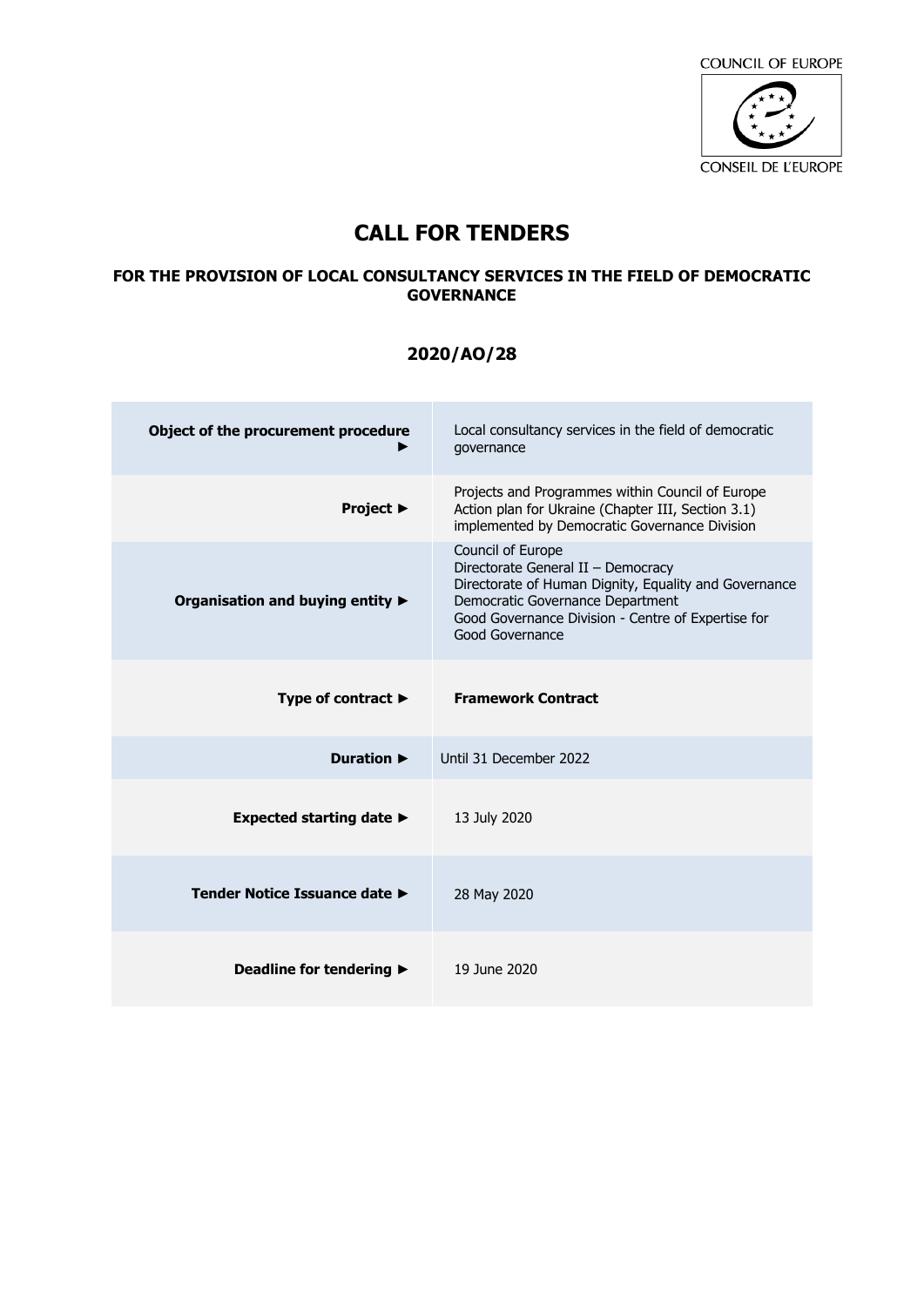# **TABLE OF CONTENTS**

This Tender File contains:

• **The TERMS OF REFERENCE**[...................................................................................................](#page-2-0) 3

The TERMS OF REFERENCE describe what will be expected from the selected Providers.

• **The TENDER RULES**[...............................................................................................................](#page-6-0) 8

The TENDER RULES explain the procedure through which the tenders will be submitted by the tenderers and assessed by the Council of Europe.

• **The ACT OF ENGAGEMENT (See Document attached)** is the document formalising the consent of the Parties to be bound by the LEGAL CONDITIONS, which are the legal provisions which will be applicable between the Council of Europe and the selected Providers. It also contains the TABLE OF FEES, which indicates the applicable fees, throughout the duration of the contract.

#### **HOW DOES A FRAMEWORK CONTRACT WORK?**

#### **STAGE 1:**

**SELECTION** of qualified Providers through a call for tenders and signature of a framework contract with all the pre-selected Providers.

**STAGE 2:**

**ORDER(S)** are addressed, on an as needed basis, throughout the duration of the contract, to the designated Provider(s).

**EXECUTION** as from the date of signature of each Order, unless the Order concerned provides otherwise.

#### **HOW TO SUBMIT A TENDER?**

**STEP 1:** Read the **TENDER FILE**

**STEP 2:** Complete the **ACT OF ENGAGEMENT** and collect the required **SUPPORTING DOCUMENTS**, as listed in section F of the terms of reference (below).

**STEP 3:** Send your **TENDER**, in accordance with the Tender Rules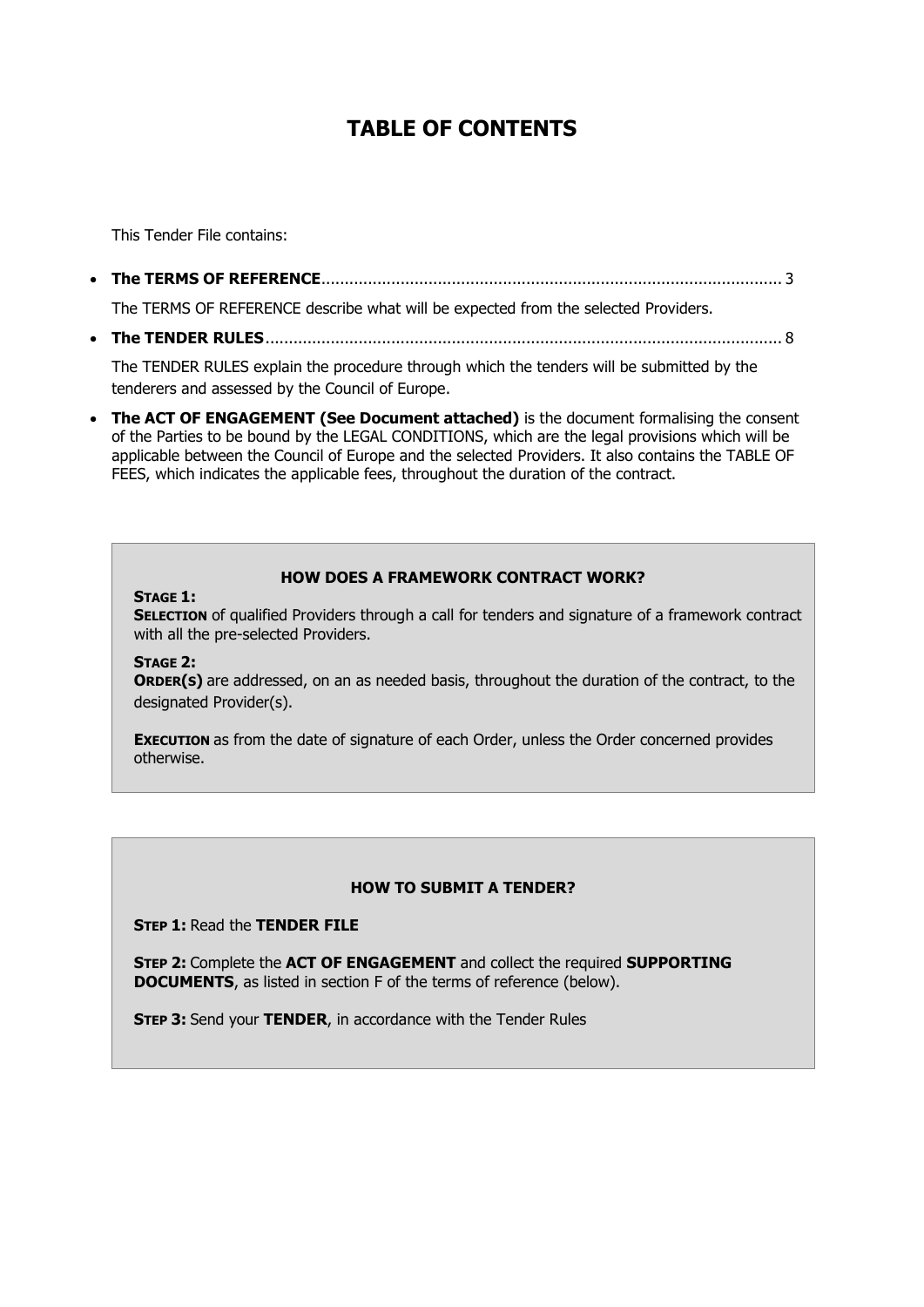# **PART I –TERMS OF REFERENCE**

#### <span id="page-2-0"></span>**CALL FOR TENDERS FOR THE PROVISION OF LOCAL CONSULTANCY SERVICES IN THE FIELD OF DEMOCRATIC GOVERNANCE 2020/AO/28**

#### **A. BACKGROUND**

The Council of Europe has been providing assistance to Ukraine in the field of democratic governance for more than a decade. These projects, with the overall objective to support decentralisation and establishment of a sustainable local governance system in Ukraine, are implemented by the Council of Europe Centre of Expertise for Good Governance (Good Governance Division of Democratic Governance Department). Currently, the Centre is implementing the project on "Decentralisation and local government reform in Ukraine" to be completed on 30 September 2020 and a new co-operation project is planned to commence on 1 October 2020. The projects are implemented in co-operation with local, regional, national and international stakeholders, and are aimed both at improving the legislation and at strengthening the institutional capacity of all tiers of government through policy advice, legislative assistance, capacity-building (training, preparation of indices, feasibility studies, etc.) and intergovernmental support.

The Council of Europe is looking for a maximum of 50 Providers (provided enough tenders meet the criteria indicated below) in order to support the implementation of projects with a particular expertise on democratic governance in Ukraine.

This Contract is currently estimated to cover up to 700 activities, to be held by 31 December 2022. This estimate is for information only and shall not constitute any sort of contractual commitment on the part of the Council of Europe. The Contract may potentially represent a higher or lower number of activities, depending on the evolving needs of the Organisation.

For information purposes only, the total budget of the projects amounts to 5 000 000.00 Euros and the total amount of the object of present tender should in principle not exceed 450,000.00 Euros for the whole duration of the Framework Contract. This information does not constitute any sort of contractual commitment or obligation on the part of the Council of Europe.

#### **B. SCOPE OF THE FRAMEWORK CONTRACT**

Throughout the duration of the Framework Contract, pre-selected Providers may be asked to:

Under lot 1 – Legal and policy advice in the field of public administration, local government and decentralisation reform:

- provide legal and policy advice: assess and comment on legal and policy documents in line with the Council of Europe's standards and identified good practice;
- prepare analytical reports, overviews, background papers and recommendations;
- draft manuals, guidelines and thematic brochures;
- participate in events (meetings, consultations, peer reviews, workshops, conferences, high level meetings, study visits), prepare and make presentations;
- moderate and facilitate discussions;
- support the preparation of relevant questionnaires, opinion polls, other surveys.

Under lot 2 – Capacity-building for public authorities in the area of democratic governance:

- implement and adapt the capacity-building tools of the Council of Europe Centre of Expertise for Good Governance [\(https://www.coe.int/en/web/good-governance/toolkits\)](https://www.coe.int/en/web/good-governance/toolkits), provide training courses, adapt training programmes, conduct assessments, carry out needs analysis, support in the development of project proposals by the national beneficiaries;
- draft manuals, guidelines and thematic brochures;
- participate in events (meetings, consultations, peer reviews, workshops, conferences, high level meetings, study visits), prepare and make presentations;
- moderate and facilitate discussions;
- participate in selection panels.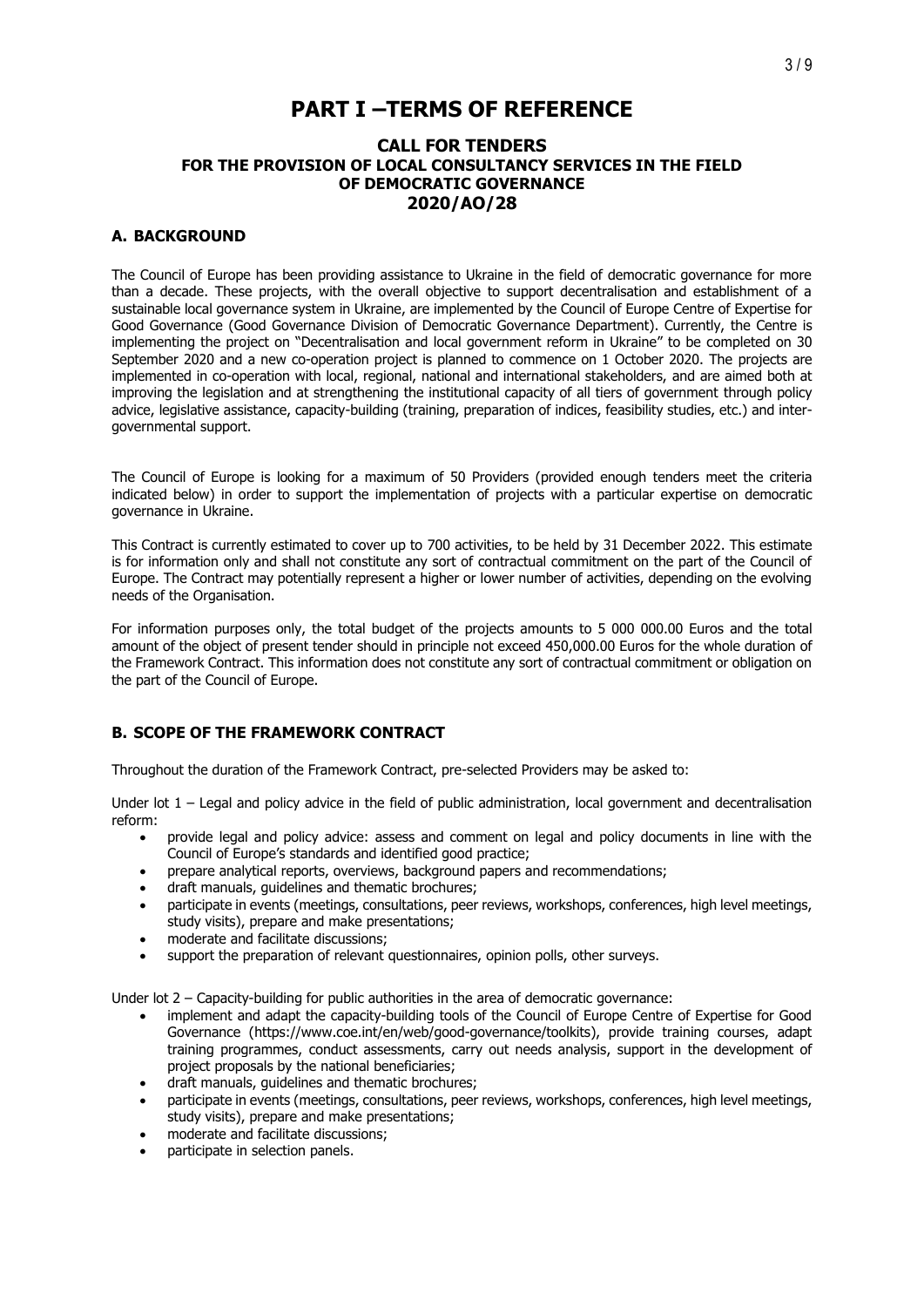The above list is not considered exhaustive. The Council reserves the right to request deliverables not explicitly mentioned in the above list of expected services, but related to the field of expertise object of the present Framework Contract.

In terms of **quality requirements**, the pre-selected Service Providers must ensure, inter alia, that:

- The services are provided to the highest professional/academic standard;
- Any specific instructions given by the Council whenever this is the case are followed.

In addition to the orders requested on an as needed basis, the Provider shall keep regular communication with the Council to ensure continuing exchange of information relevant to the project implementation. This involves, among others, to inform the Council as soon as it becomes aware, during the execution of the Contract, of any initiatives and/or adopted laws and regulations, policies, strategies or action plans or any other development related to the object of the Contract (see more on general obligations of the Provider in Article 3.1.2 of the Legal Conditions in the Act of Engagement).

Unless otherwise agreed with the Council, written documents produced by the Provider shall be in English and/or Ukrainian (see more on requirements for written documents in Articles 3.2.2 and 3.2.3 of the Legal Conditions in the Act of Engagement).

#### **C. FEES**

Tenderers are invited to indicate their unit fees, by completing the table of fees, as attached in Section A of the Act of Engagement. These fees are final and not subject to review.

Tenders proposing fees above the exclusion level indicated in the Table of fees will be **entirely and automatically** excluded from the tender procedure.

The Council will indicate on each Order Form (see Section **Error! Reference source not found.** below) the n umber and the total price of units ordered.

#### **D. HOW WILL THIS FRAMEWORK CONTRACT WORK? (ORDERING PROCEDURE)**

Once this consultation and the subsequent selection are completed, you will be informed accordingly. Deliverables will then be carried out on the basis of Order Forms submitted by the Council to the selected Service Provider(s), by post or electronically, on **an as needed basis** (there is therefore no obligation to order on the part of the Council).

Each time an Order Form is sent, the selected Provider undertakes to take all the necessary measures to send it signed to the Council within 3 (three) working days after its reception.

#### **Pooling**

For each Order, the Council will choose from the pool of pre-selected tenderers the Provider who demonstrably offers best value for money for its requirement when assessed – for the Order concerned – against the criteria of:

- quality (including as appropriate: capability, expertise, past performance, availability of resources and proposed methods of undertaking the work);
- availability (including, without limitation, capacity to meet required deadlines and, where relevant, geographical location); and
- price.

If a Provider is unable to take an Order or if no reply is given on his behalf within that deadline, the Council may call on another Service Provider using the same criteria, and so on until a suitable Provider is contracted.

#### **Providers subject to VAT**

The Provider, **if subject to VAT**, shall also send, together with each signed Form, a quote<sup>1</sup> (Pro Forma invoice) in line with the indications specified on each Order Form, and including:

- the Service Provider's name and address;
- its VAT number;
- the full list of services;
- the fee per type of deliverables (in the currency indicated on the Act of Engagement, tax exclusive);
- the total amount per type of deliverables (in the currency indicated on the Act of Engagement, tax exclusive);

<sup>&</sup>lt;sup>1</sup> It must strictly respect the fees indicated in Section A of the Act of Engagement as recorded by the Council of Europe. In case of non-compliance with the fees as indicated in the Act of Engagement, the Council of Europe reserves the right to terminate the Contract with the Service Provider, in all or in part.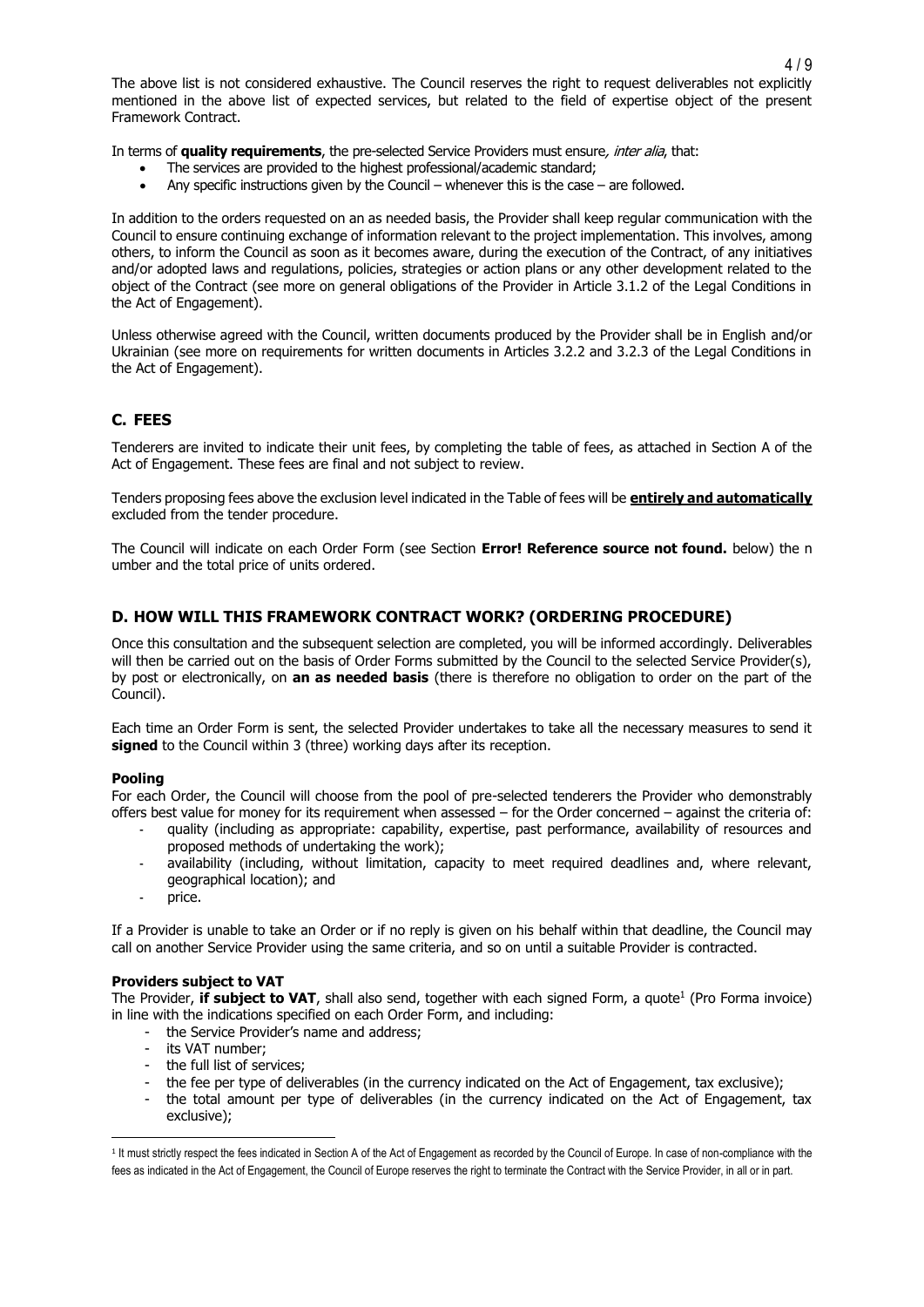- the total amount (in the currency indicated on the Act of Engagement), tax exclusive, the applicable VAT rate, the amount of VAT and the amount VAT inclusive.

#### **Signature of orders**

An Order Form is considered to be legally binding when the Order, signed by the Service Provider, is approved by the Council, by displaying a Council's Purchase Order number on the Order, as well as by signing and stamping the Order concerned. Copy of each approved Order Form shall be sent to the Provider, to the extent possible on the day of its signature.

#### **E. ASSESSMENT**

Exclusion criteria (by signing the Act of Engagement, you declare on your honour not being in any of the below situations)<sup>2</sup>

Tenderers shall be excluded from participating in the tender procedure if they:

- have been sentenced by final judgment on one or more of the following charges: participation in a criminal organisation, corruption, fraud, money laundering;
- are in a situation of bankruptcy, liquidation, termination of activity, insolvency or arrangement with creditors or any like situation arising from a procedure of the same kind, or are subject to a procedure of the same kind;
- have received a judgment with res judicata force, finding an offence that affects their professional integrity or serious professional misconduct;
- do not comply with their obligations as regards payment of social security contributions, taxes and dues, according to the statutory provisions of their country of incorporation, establishment or residence;
- are or are likely to be in a situation of conflict of interests.

#### Eligibility criteria

Tenderers shall demonstrate that they fulfil the following criteria (to be assessed on the basis of all supporting documents listed in Section F):

Lot 1 – Legal and policy advice in the field of public administration, local government and decentralisation reform:

- Master's Degree (or equivalent) preferably in law, public administration, public policy, political science, sociology, economics, preferably with focus on local and regional government, or other relevant field;
- Minimum five years of relevant experience at the national level in undertaking specific research, providing legal advice, legal opinions, overviews and recommendations in the relevant field;
- Excellent Ukrainian language skills.

Lot 2 – Capacity-building for public authorities in the area of democratic governance:

- Master's Degree (or equivalent) preferably in law, public administration, public policy, political science, sociology, economics, preferably with focus on local and regional government, or other relevant field;
- Minimum five years of relevant experience at the national level in undertaking specific research, consolidating data, developing training modules, providing training and delivering capacity-building activities;
- Excellent Ukrainian language skills.

#### Award criteria

Lot 1 – Legal and policy advice in the field of public administration, local government and decentralisation reform

Criterion 1: Quality of the offer (75%), including:

Thematic knowledge and related experience (45%), including:

in the field of public administration, local government and decentralisation reform;

<sup>&</sup>lt;sup>2</sup> The Council of Europe reserves the right to ask tenderers, at a later stage, to supply the following supporting documents:

<sup>-</sup> An extract from the record of convictions or failing that en equivalent document issued by the competent judicial or administrative authority of the country of incorporation, indicating that the first three requirements listed above under "exclusion criteria" are met;

<sup>-</sup> A certificate issued by the competent authority of the country of incorporation indicating that the fourth requirement is met.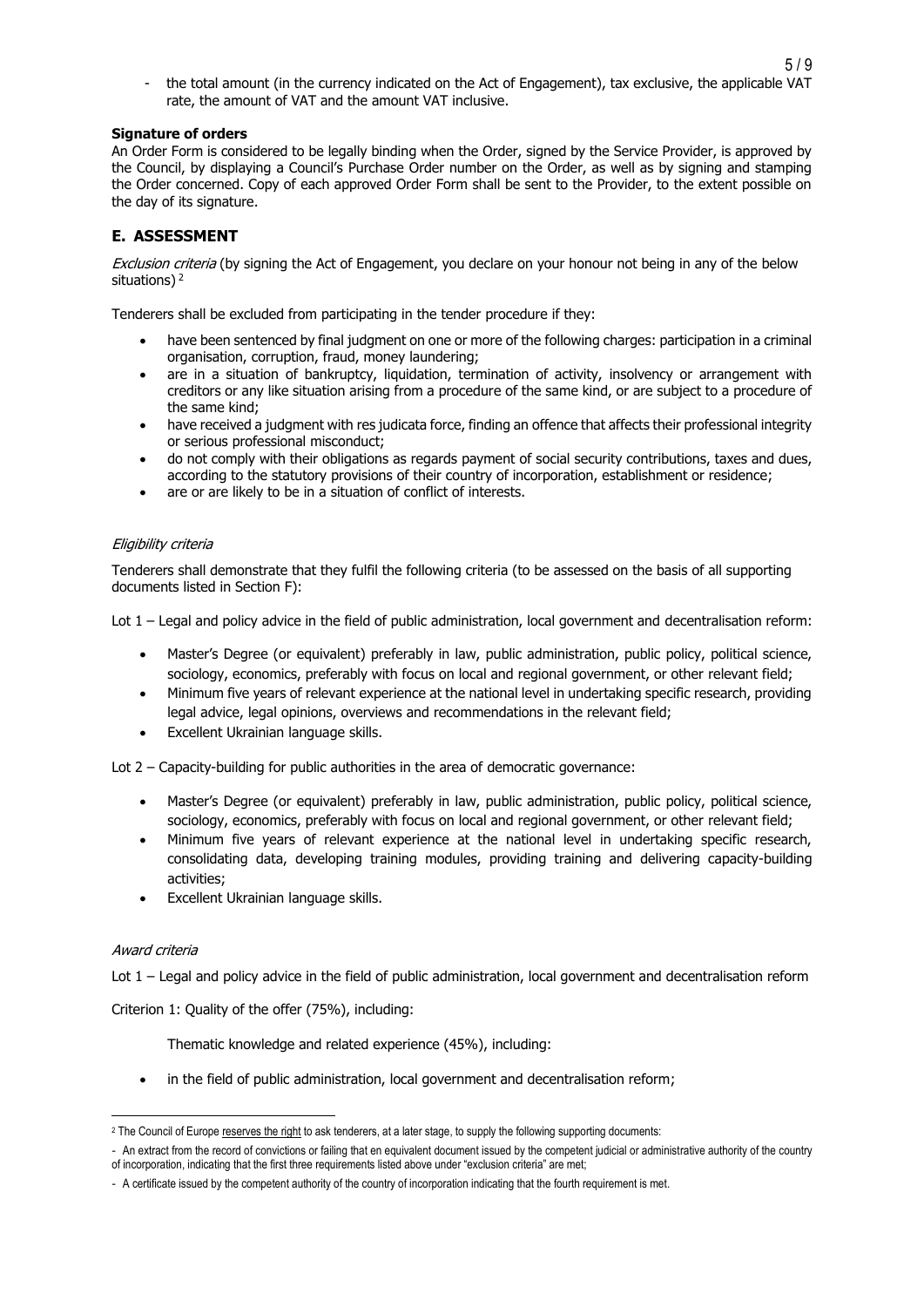- in the development and implementation of national policy and reform papers;
- in providing legal and policy advice to national, regional and local authorities;
- excellent knowledge on the Council of Europe standards in the fields of local government and good governance at local level;
- knowledge of one of the official languages of the Council of Europe (English, French) would be an advantage.

Level and relevance of the capacities of the tenderer (30%), including:

- research, analysis, writing and reporting skills;
- communication and team work, in an international environment.

Criterion 2: Financial offer (25%)

Lot 2 – Capacity-building for public authorities in the area of democratic governance

Criterion 1: Quality of the offer (75%), including:

Thematic knowledge and related experience (45%), including:

- knowledge and experience in capacity-building activities, training for public authorities;
- knowledge of the capacity-building toolkits developed by the Council of Europe Centre of Expertise for Good Governance;
- knowledge of one of the official languages of the Council of Europe (English, French) would be an advantage.

Level and relevance of the capacities of the tenderer (30%), including:

- research, analysis, writing and reporting skills;
- training skills;
- communication and team work, in an international environment.

Criterion 2: Financial offer (25%)

The Council reserves the right to hold interviews with eligible tenderers.

#### **Multiple tendering is not authorised.**

#### **F. DOCUMENTS TO BE PROVIDED**

- $\geq$  Completed and signed copy of the Act of Engagement.<sup>3</sup>
- ➢ A detailed **CV** in English, demonstrating clearly that the tenderer fulfils the eligibility criteria;
- ➢ A **motivation letter** in English, demonstrating clearly experience and expertise required;
- ➢ At least three **samples of the previous work** (preferably in English or in Ukrainian, relevant deliverables / links to publications etc.);
- ➢ **Registration documents**, for legal persons and private entrepreneurs only (a copy in the Ukrainian language with a summary translation in English);
- ➢ 3 (three) **referees' contact details**.

#### **All the documents shall be submitted in English and/or Ukrainian languages as indicated above, failure to do so will result in the exclusion of the tender.**

#### **If any of the documents listed above are missing, the Council of Europe reserves the right to reject the tender.**

<sup>&</sup>lt;sup>3</sup> The Act of Engagement must be completed, signed and scanned in its entirety (i.e. including all the pages). The scanned Act of Engagement may be sent page by page (attached to a single email) or as a compiled document, although a compiled document would be preferred. For all scanned documents, .pdf files are preferred.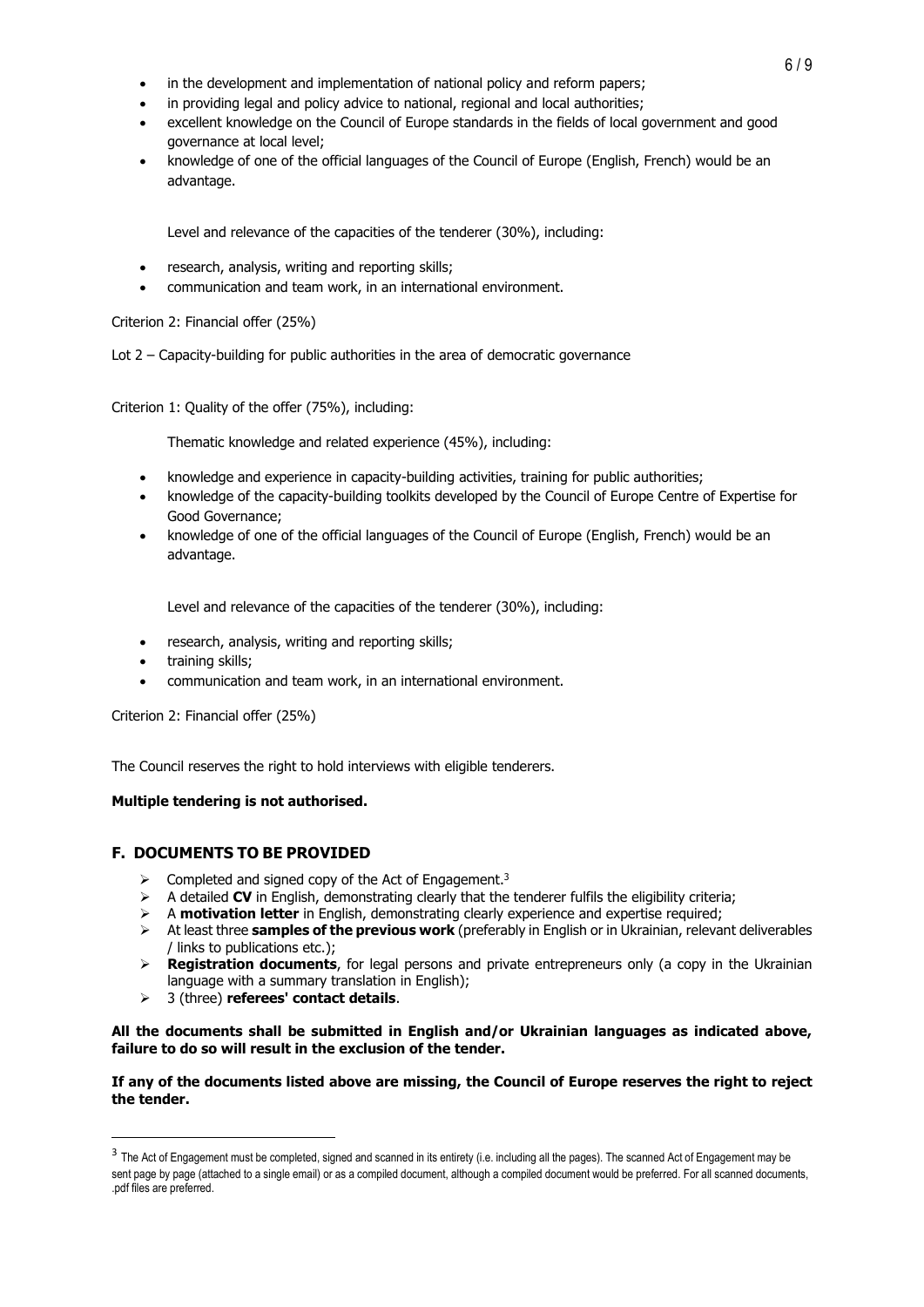<span id="page-6-0"></span>**The Council reserves the right to reject a tender if the scanned documents are of such a quality that the documents cannot be read once printed.**

**\* \* \***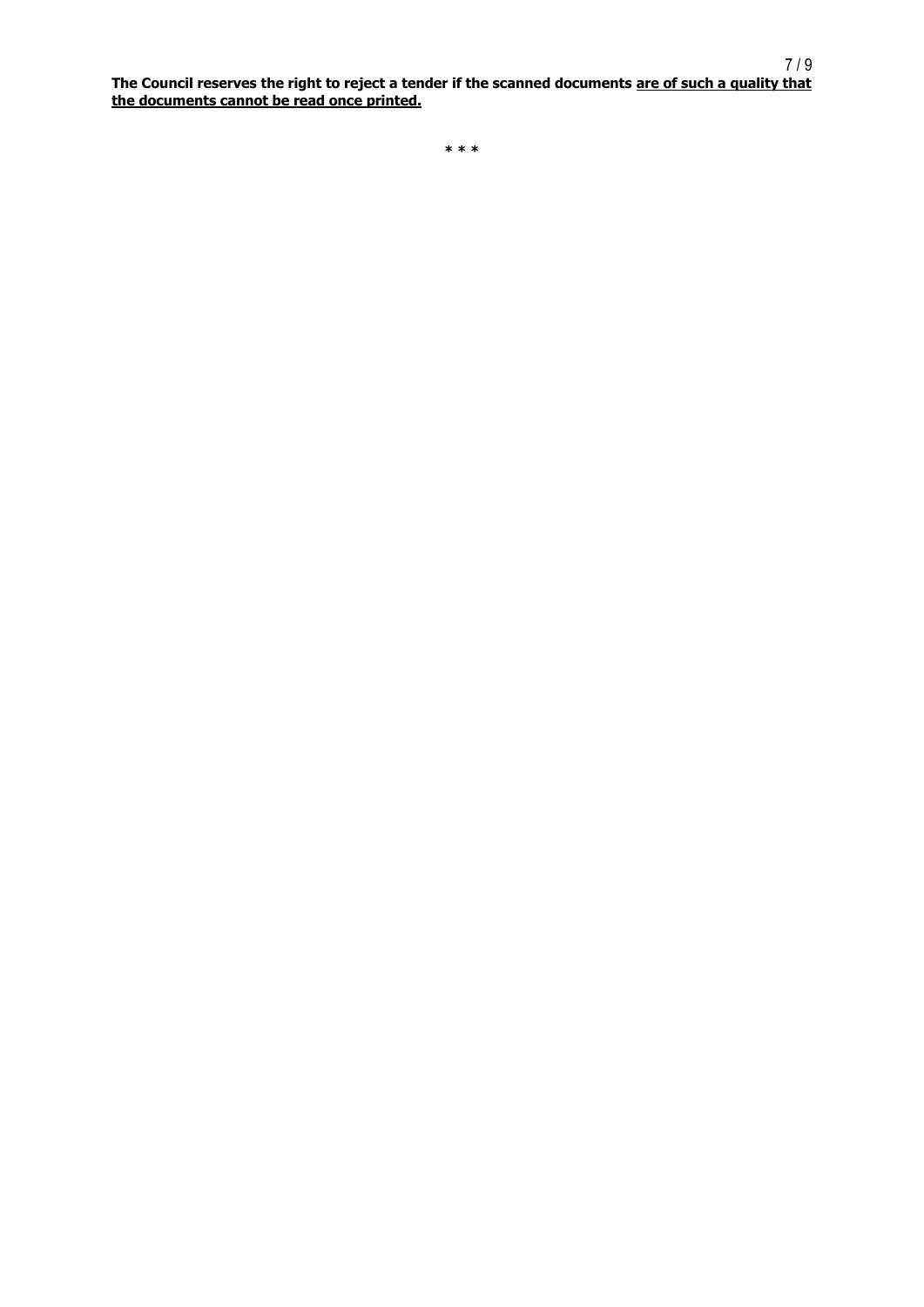# **PART II – TENDER RULES**

**CALL FOR TENDERS FOR THE PROVISION OF LOCAL CONSULTANCY SERVICES IN THE FIELD OF DEMOCRATIC GOVERNANCE 2020/AO/28**

#### **ARTICLE 1 – IDENTIFICATION OF THE CONTRACTING AUTHORITY**

## **1.1 Name and address**

#### **COUNCIL OF EUROPE**

Directorate General II – Democracy Directorate of Human Dignity, Equality and Governance Democratic Governance Department Good Governance Division - Centre of Expertise for Good Governance

F – 67075 STRASBOURG Cedex FRANCE

#### **1.2 Background**

The activities of the Organisation are governed by its Statute. These activities concern the promotion of human rights, democracy and the rule of law. The Organisation has its seat in Strasbourg and has set up external offices in about 20 member and nonmember states (in Ankara, Baku, Belgrade, Brussels, Bucharest, Chisinau, Erevan, Geneva, Kyiv, Lisbon, Moscow, Paris, Podgorica, Pristina, Rabat, Sarajevo, Skopje, Tbilisi, Tirana, Tunis, Warsaw, Venice and Vienna).

Council of Europe procurements are governed by the Financial Regulations of the Organisation and by Rule 1395 of 20 June 2019 on the procurement procedures of the Council of Europe.

The Organisation enjoys privileges and immunities provided for in the General Agreement on Privileges and Immunities of the Council of Europe, and its Protocols, and the Special Agreement relating to the Seat of the Council of Europe.<sup>4</sup>

Further details on the project are provided in the Terms of Reference.

#### **ARTICLE 2 – VALIDITY OF THE TENDERS**

Tenders are valid for 120 calendar days as from the closing date for their submission.

#### **ARTICLE 3 – DURATION OF THE CONTRACT**

The duration of the framework contract is set out in Article 2 of the Legal Conditions in the Act of Engagement.

#### **ARTICLE 4 – CHANGE, ALTERATION AND MODIFICATION OF THE TENDER FILE**

Any change in the format, or any alteration or modification of the original tender will cause the immediate rejection of the tender concerned.

#### **ARTICLE 5 – CONTENT OF THE TENDER FILE**

The tender file is composed of:

- Technical specifications/Terms of reference;
- Tender rules;
- An Act of Engagement, including the Legal Conditions of the contract.

#### **ARTICLE 6 – LEGAL FORM OF TENDERERS**

The tenderer must be either a natural person, or a legal person except consortia.

#### **ARTICLE 7 – SUPPLEMENTARY INFORMATION**

General information can be found on the website of the Council of Europe: [http://www.coe.int](http://www.coe.int/)

Other questions regarding this specific tendering procedure shall be sent at the latest by **one week before the deadline for submissions of tenders**, in English, and shall be exclusively sent to the following address: [decentralisation.ua@coe.int](mailto:decentralisation.ua@coe.int)

This address is to be used for questions only; for modalities of tendering, please refer to the below Article.

#### **ARTICLE 8 – MODALITIES OF THE TENDERING**

Tenders must be sent to the Council of Europe **electronically**  only to **cdm@coe.int**. Tenders submitted to another e-mail account will be excluded from the procedure;

#### **ARTICLE 9 – DEADLINE FOR SUBMISSION OF TENDERS**

The deadline for the submission of tenders is 19 June 2020.

#### **ARTICLE 10 – ASSESSMENT OF TENDERS**

Tenders shall be assessed in accordance with Rule 1395 of 20 June 2019 on the procurement procedures of the Council of Europe. Assessment shall be based upon the criteria as detailed in the Terms of Reference.

#### **ARTICLE 11 – NEGOTIATIONS**

The Council reserves the right to hold negotiations with the bidders in accordance with Article 20 of Rule 1395.

\* \* \*

<sup>4</sup> Available on the website of the Council of Europe Treaty Office[: www.conventions.coe.int](http://www.conventions.coe.int/)